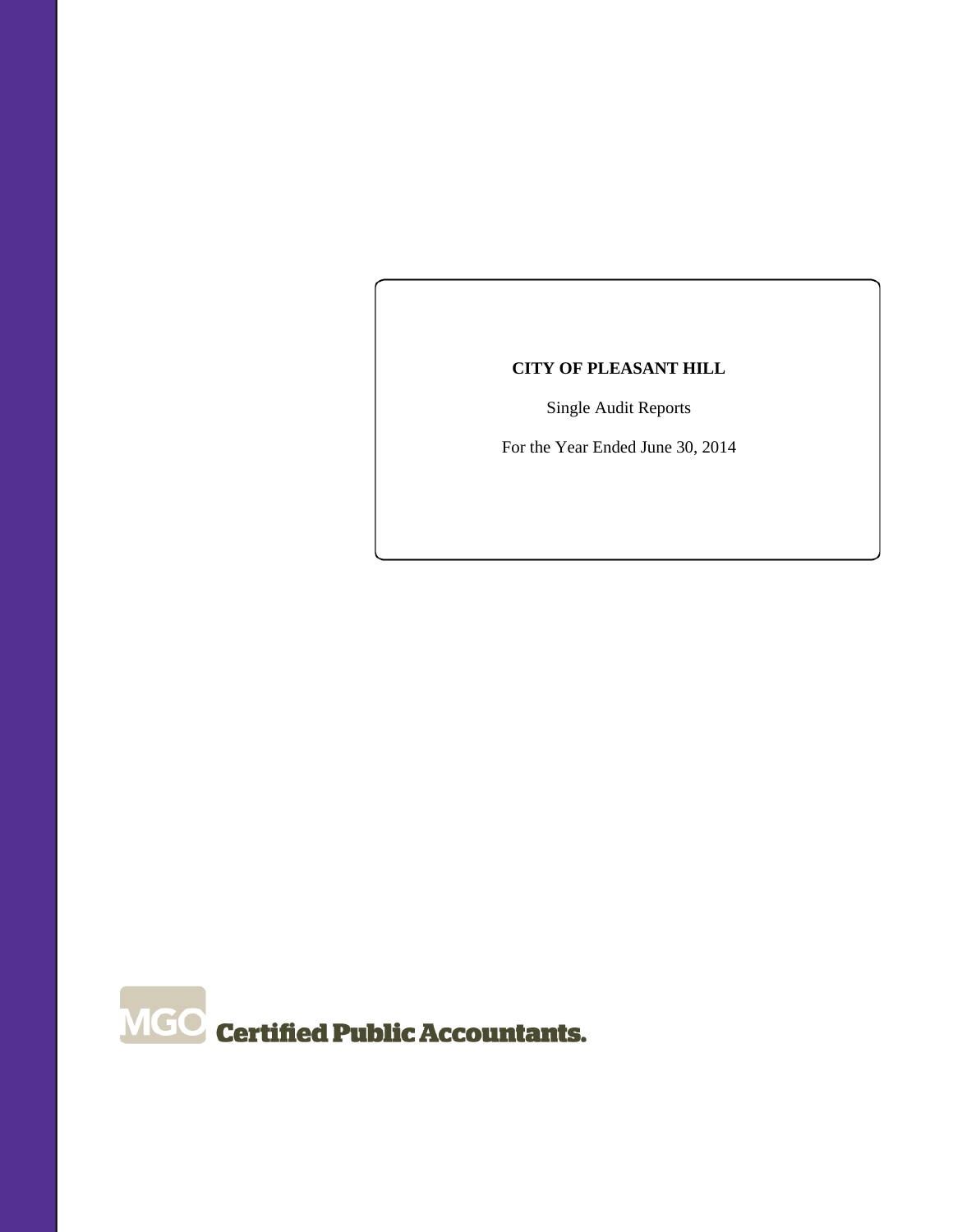For the Year Ended June 30, 2014

# *Table of Contents*

# *Page*

| Independent Auditor's Report on Internal Control Over Financial Reporting<br>and on Compliance and Other Matters Based on an Audit of Financial         |  |
|---------------------------------------------------------------------------------------------------------------------------------------------------------|--|
| Independent Auditor's Report on Compliance for Each Major Federal Program;<br>Report on Internal Control Over Compliance; and Report on the Schedule of |  |
|                                                                                                                                                         |  |
|                                                                                                                                                         |  |
|                                                                                                                                                         |  |
|                                                                                                                                                         |  |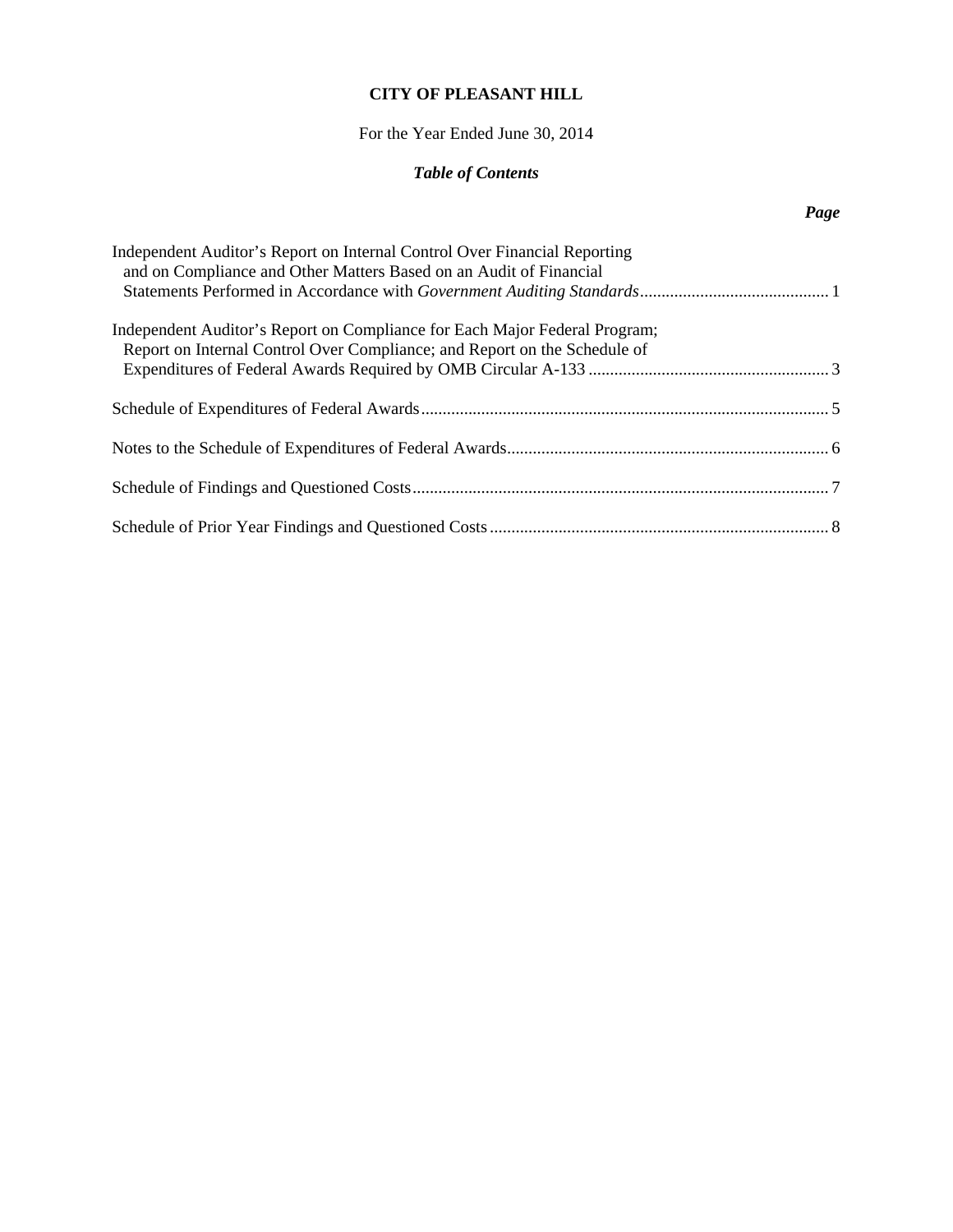

**Walnut Creek** 2121 N. California Blvd., Suite 750 Walnut Creek, CA 94596 925.274.0190

Sacramento

Oakland

LA/Century City

Newport Beach

San Diego

Seattle

### **Independent Auditor's Report on Internal Control Over Financial Reporting and on Compliance and Other Matters Based on an Audit of Financial Statements Performed in Accordance With** *Government Auditing Standards*

Honorable Mayor and Members of the City Council City of Pleasant Hill, California

We have audited, in accordance with the auditing standards generally accepted in the United States of America and the standards applicable to financial audits contained in *Government Auditing Standards*, issued by the Comptroller General of the United States, the financial statements of the governmental activities, the business-type activities, each major fund, and the aggregate remaining fund information of the City of Pleasant Hill, California (City), as of and for the year ended June 30, 2014, and the related notes to the financial statements, which collectively comprise the City's basic financial statements, and have issued our report thereon dated December 31, 2014.

### *Internal Control Over Financial Reporting*

In planning and performing our audit of the financial statements, we considered the City's internal control over financial reporting (internal control) to determine the audit procedures that are appropriate in the circumstances for the purpose of expressing our opinions on the financial statements, but not for the purpose of expressing an opinion on the effectiveness of City's internal control. Accordingly, we do not express an opinion on the effectiveness of City's internal control.

A *deficiency in internal control* exists when the design or operation of a control does not allow management or employees, in the normal course of performing their assigned functions, to prevent, or detect and correct, misstatements on a timely basis. A *material weakness* is a deficiency, or a combination of deficiencies, in internal control, such that there is a reasonable possibility that a material misstatement of the entity's financial statements will not be prevented, or detected and corrected on a timely basis. A *significant deficiency* is a deficiency, or a combination of deficiencies, in internal control that is less severe than a material weakness, yet important enough to merit attention by those charged with governance.

Our consideration of internal control was for the limited purpose described in the first paragraph of this section and was not designed to identify all deficiencies in internal control that might be material weaknesses or significant deficiencies. Given these limitations, during our audit we did not identify any deficiencies in internal control that we consider to be material weaknesses. However, material weaknesses may exist that have not been identified.

### *Compliance and Other Matters*

As part of obtaining reasonable assurance about whether the City's financial statements are free from material misstatement, we performed tests of its compliance with certain provisions of laws, regulations, contracts, and grant agreements, noncompliance with which could have a direct and material effect on the determination of financial statement amounts. However, providing an opinion on compliance with those provisions was not an objective of our audit, and accordingly, we do not express such an opinion. The results of our tests disclosed no instances of noncompliance or other matters that are required to be reported under *Government Auditing Standards*.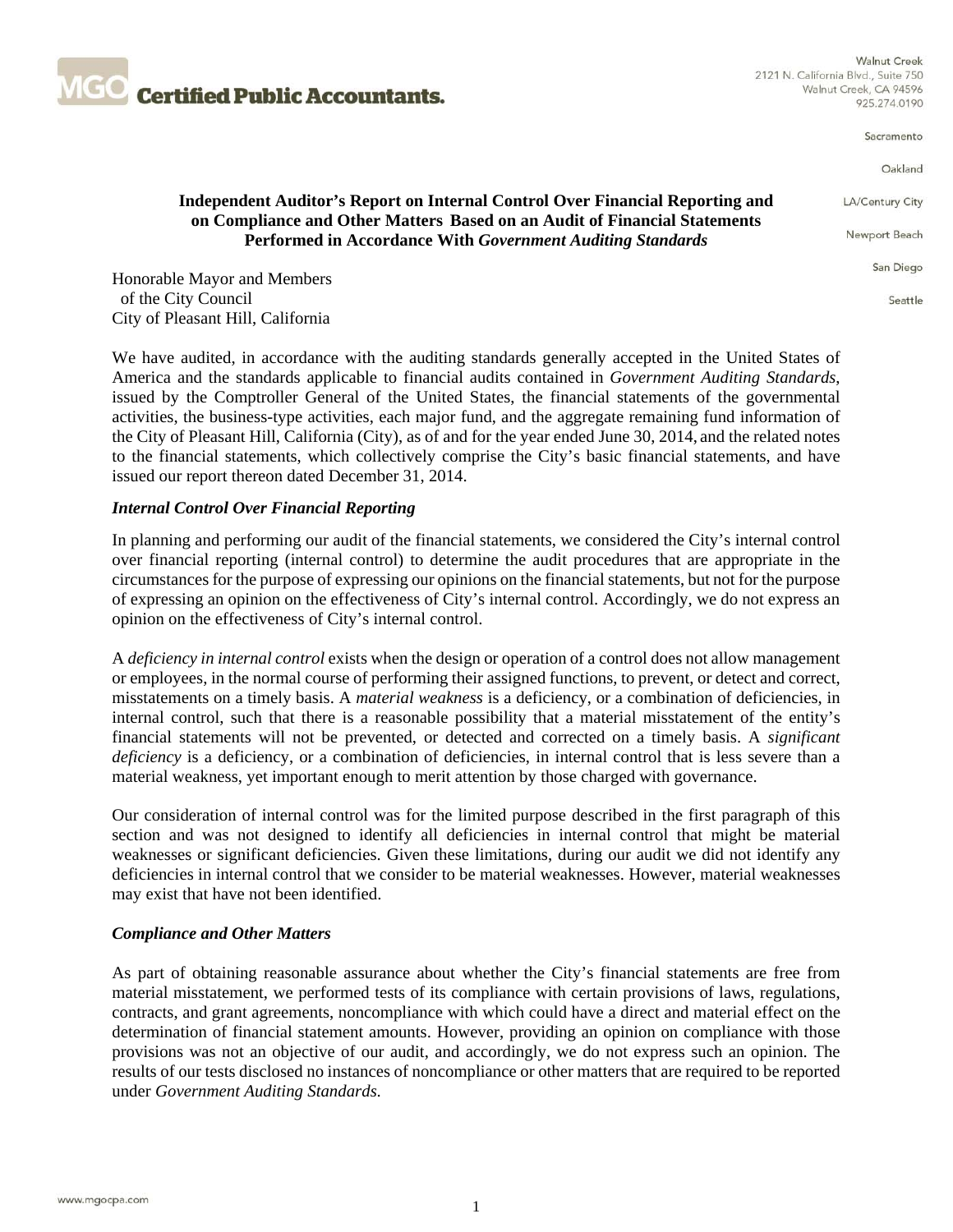#### **Purpose of this Report**

The purpose of this report is solely to describe the scope of our testing of internal control and compliance and the result of that testing, and not to provide an opinion on the effectiveness of the entity's internal control or on compliance. This report is an integral part of an audit performed in accordance with *Government Auditing Standards* in considering the entity's internal control and compliance. Accordingly, this communication is not suitable for any other purpose.

Macias Gini & O'Connell LAP

Walnut Creek, California December 31, 2014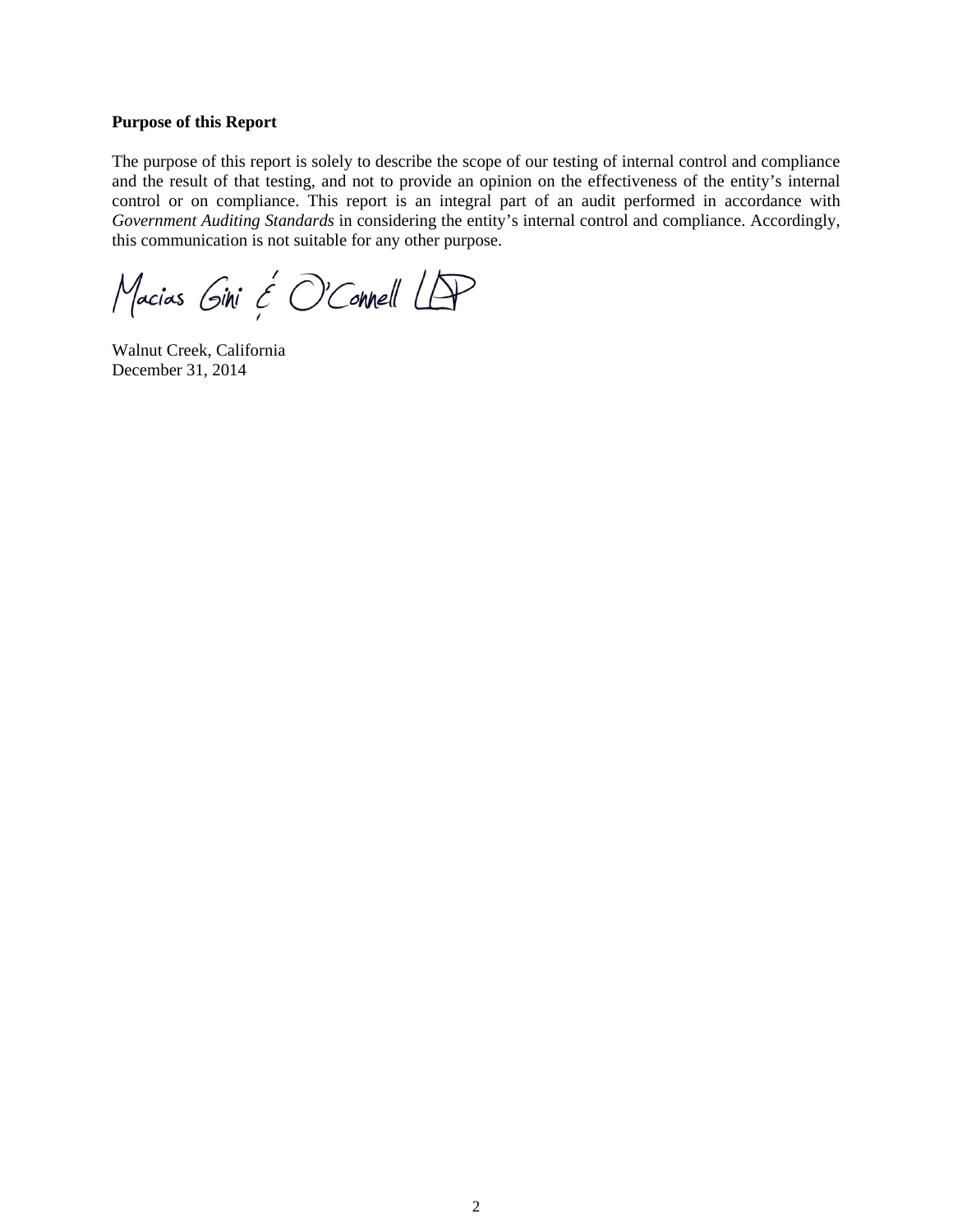

**Walnut Creek** 2121 N. California Blvd., Suite 750 Walnut Creek, CA 94596 925.274.0190

Sacramento

Oakland

LA/Century City

Newport Beach

San Diego

Seattle

### **Independent Auditor's Report on Compliance for Each Major Federal Program; Report on Internal Control Over Compliance; and Report on the Schedule of Expenditures of Federal Awards Required by OMB Circular A-133**

Honorable Mayor and Members of the City Council City of Pleasant Hill, California

# **Report on Compliance for Each Major Federal Program**

We have audited the City of Pleasant Hill, California's (City) compliance with the types of compliance requirements described in the *OMB Circular A-133 Compliance Supplement* that could have a direct and material effect on each of the City's major federal programs for the year ended June 30, 2014. The City's major federal programs are identified in the summary of auditor's results section of the accompanying schedule of findings and questioned costs.

# *Management's Responsibility*

Management is responsible for compliance with the requirements of laws, regulations, contracts, and grants applicable to its federal programs.

### *Auditor's Responsibility*

Our responsibility is to express an opinion on compliance for each of the City's major federal programs based on our audit of the types of compliance requirements referred to above. We conducted our audit of compliance in accordance with auditing standards generally accepted in the United States of America; the standards applicable to financial audits contained in *Government Auditing Standards*, issued by the Comptroller General of the United States; and OMB Circular A-133, *Audits of States, Local Governments, and Non-Profit Organizations*. Those standards and OMB Circular A-133 require that we plan and perform the audit to obtain reasonable assurance about whether noncompliance with the types of compliance requirements referred to above that could have a direct and material effect on a major federal program occurred. An audit includes examining, on a test basis, evidence about the City's compliance with those requirements and performing such other procedures as we considered necessary in the circumstances.

We believe that our audit provides a reasonable basis for our opinion on compliance for each major federal program. However, our audit does not provide a legal determination of the City's compliance.

### *Opinion on Each Major Federal Program*

In our opinion, the City complied, in all material respects, with the types of compliance requirements referred to above that could have a direct and material effect on each of its major federal programs for the year ended June 30, 2014.

### **Report on Internal Control Over Compliance**

Management of the City is responsible for establishing and maintaining effective internal control over compliance with the types of compliance requirements referred to above. In planning and performing our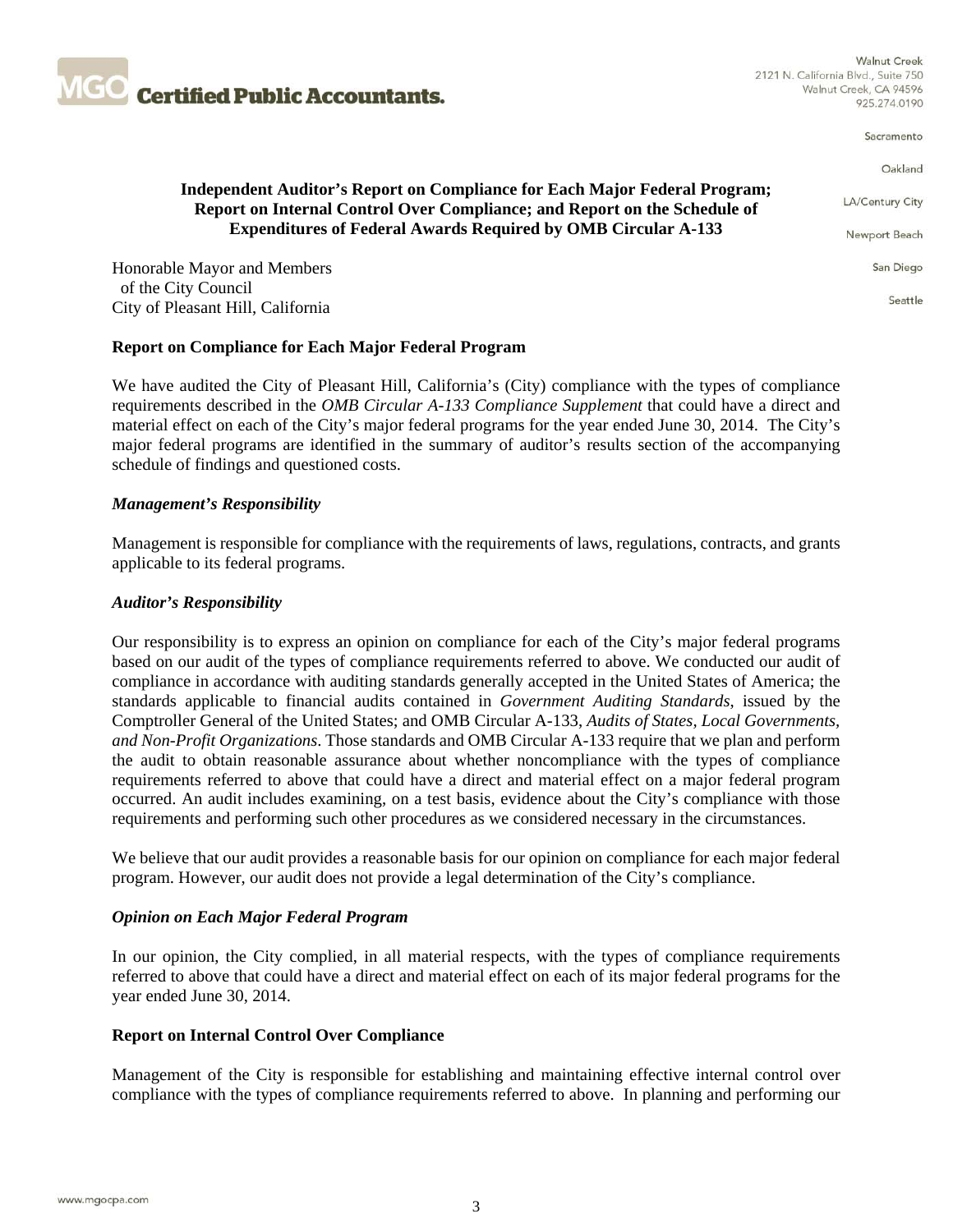audit of compliance, we considered the City's internal control over compliance with the types of requirements that could have a direct and material effect on each major federal program to determine the auditing procedures that are appropriate in the circumstances for the purpose of expressing an opinion on compliance for each major federal program and to test and report on internal control over compliance in accordance with OMB Circular A-133, but not for the purpose of expressing an opinion on the effectiveness of internal control over compliance. Accordingly, we do not express an opinion on the effectiveness of the City's internal control over compliance.

A *deficiency in internal control over compliance* exists when the design or operation of a control over compliance does not allow management or employees, in the normal course of performing their assigned functions, to prevent, or detect and correct, noncompliance with a type of compliance requirement of a federal program on a timely basis. A *material weakness in internal control over compliance* is a deficiency, or combination of deficiencies, in internal control over compliance, such that there is a reasonable possibility that material noncompliance with a type of compliance requirement of a federal program will not be prevented, or detected and corrected, on a timely basis. A *significant deficiency in internal control over compliance* is a deficiency, or a combination of deficiencies, in internal control over compliance with a type of compliance requirement of a federal program that is less severe than a material weakness in internal control over compliance, yet important enough to merit attention by those charged with governance.

Our consideration of internal control over compliance was for the limited purpose described in the first paragraph of this section and was not designed to identify all deficiencies in internal control over compliance that might be material weaknesses or significant deficiencies. We did not identify any deficiencies in internal control over compliance that we consider to be material weaknesses. However, material weaknesses may exist that have not been identified.

The purpose of this report on internal control over compliance is solely to describe the scope of our testing of internal control over compliance and the results of that testing based on the requirements of OMB Circular A-133. Accordingly, this report is not suitable for any other purpose.

### **Report on the Schedule of Expenditures of Federal Awards Required by OMB Circular A-133**

We have audited the financial statements of the governmental activities, the business-type activities, each major fund, and the aggregate remaining fund information of the City as of and for the year ended June 30, 2014, and the related notes to the financial statements, which collectively comprise the City's basic financial statements. We issued our report thereon dated December 31, 2014, which contained unmodified opinions on those financial statements. Our audit was conducted for the purpose of forming opinions on the financial statements that collectively comprise the basic financial statements. The accompanying schedule of expenditures of federal awards is presented for purposes of additional analysis as required by OMB Circular A-133 and is not a required part of the basic financial statements. Such information is the responsibility of management and was derived from and relates directly to the underlying accounting and other records used to prepare the basic financial statements. The information has been subjected to the auditing procedures applied in the audit of the financial statements and certain additional procedures, including comparing and reconciling such information directly to the underlying accounting and other records used to prepare the basic financial statements or to the basic financial statements themselves, and other additional procedures in accordance with auditing standards generally accepted in the United States of America. In our opinion, the schedule of expenditure of federal awards is fairly stated in all material respects in relation to the basic financial statements as a whole.

Macias Gini  $\acute{\epsilon}$  O'Connell LP

Walnut Creek, California March 31, 2015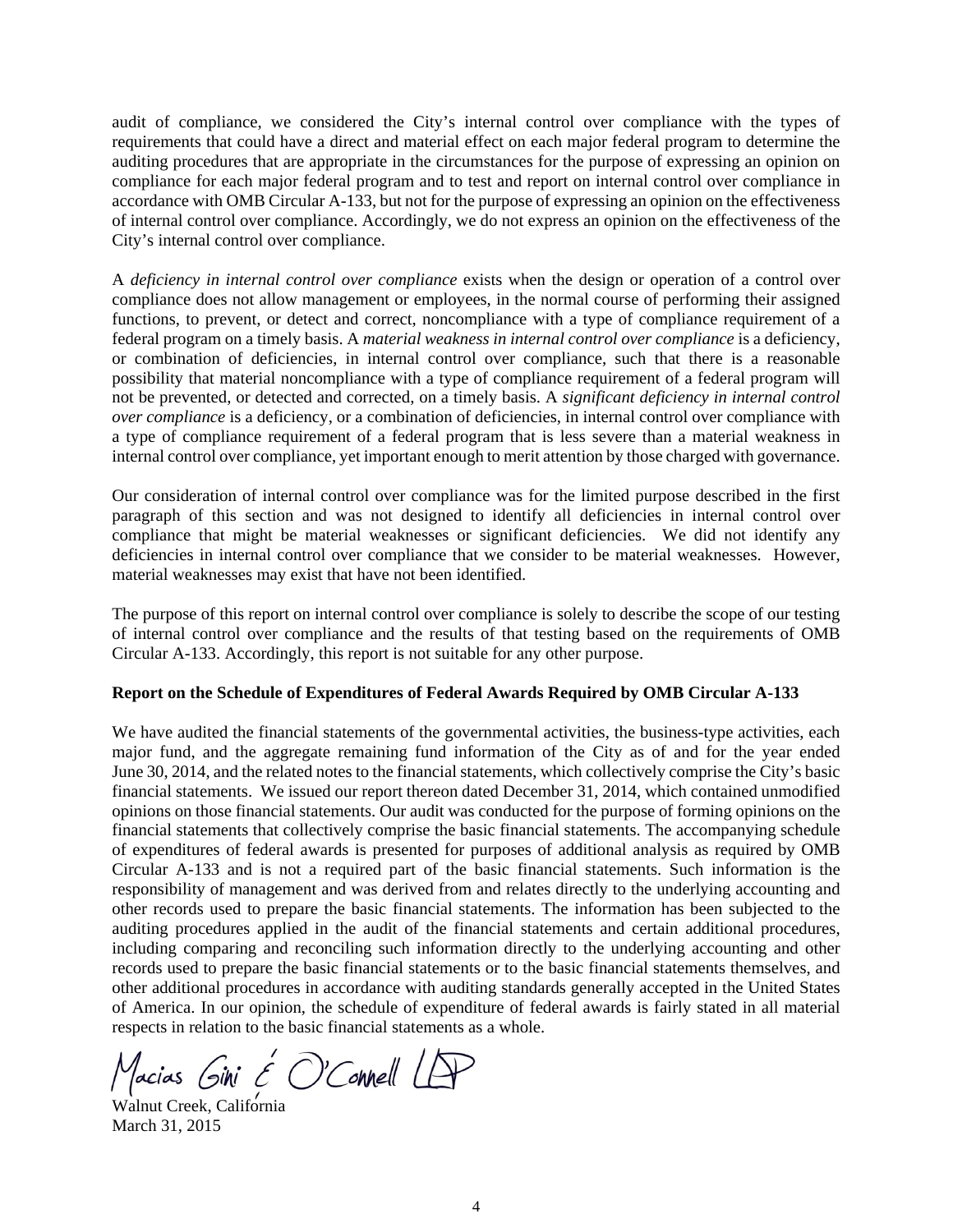#### Schedule of Expenditures of Federal Awards

#### For the Year Ended June 30, 2014

|                                                                | Catalog of Federal<br>Domestic Assistance | Grant Identifying Number or | Federal      |
|----------------------------------------------------------------|-------------------------------------------|-----------------------------|--------------|
| Federal Grantor/Pass-Through Grantor/Program                   | Number (CFDA)                             | Pass-Through Entity Number  | Expenditures |
| <b>U.S. Department of Justice</b>                              |                                           |                             |              |
| Direct Programs:                                               |                                           |                             |              |
| Bulletproof Vest Partnership Program                           | 16.607                                    | Not Available               | \$<br>7,932  |
| Public Safety Partnership and Community Policing Grants        | 16.710                                    | 2010UMWX0028                | 89,171       |
| Total U.S. Department of Justice                               |                                           |                             | 97,103       |
| <b>U.S. Department of Transportation</b>                       |                                           |                             |              |
| Pass-Through State of California Department of Transportation: |                                           |                             |              |
| <b>Highway Planning and Construction</b>                       | 20.205                                    | BRLS-5375 (009)             | 468,140      |
| <b>Highway Planning and Construction</b>                       | 20.205                                    | HSIP-5375 (022)             | 182,029      |
| <b>Highway Planning and Construction</b>                       | 20.205                                    | HSIP-5375 (026)             | 335,455      |
| <b>Highway Planning and Construction</b>                       | 20.205                                    | HSIP-5375 (027)             | 452,013      |
| Subtotal Highway Planning and Construction                     |                                           |                             | 1,437,637    |
| Total U.S. Department of Transportation                        |                                           |                             | 1,437,637    |
| Total Expenditures of Federal Award:                           |                                           |                             | 1,534,740    |

See accompanying notes to the schedule of expenditures of federal awards.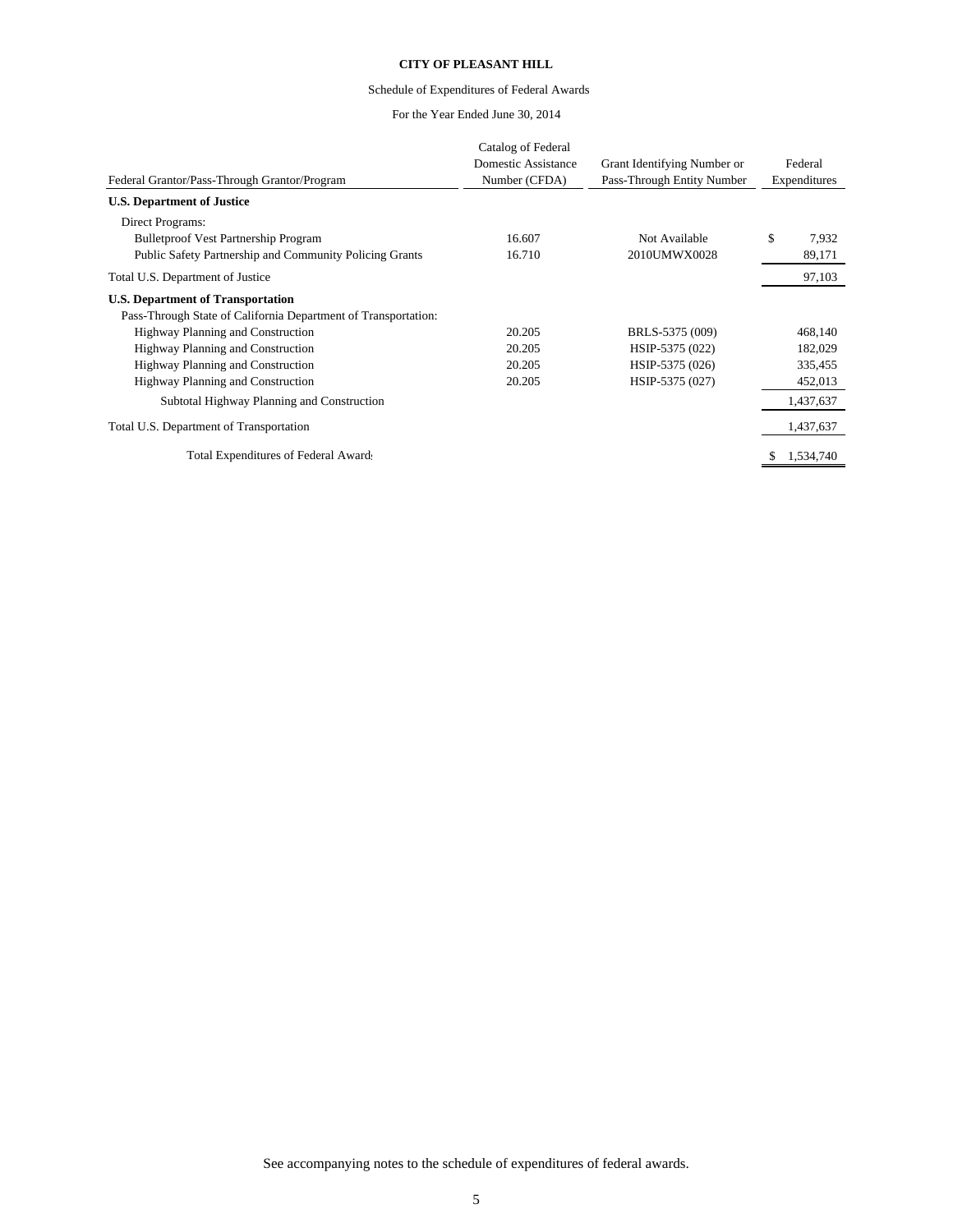#### Notes to the Schedule of Expenditures of Federal Awards

For the Year Ended June 30, 2014

#### **(1) GENERAL**

The accompanying schedule of expenditures of federal awards (SEFA) presents the activity of the federal award programs of the City of Pleasant Hill, California (the City). The City's reporting entity is defined in Note 1 to its basic financial statements. The SEFA includes all federal awards received directly from federal agencies and federal awards passed-through other governmental agencies.

### **(2) BASIS OF PRESENTATION**

The accompanying SEFA is presented using the modified accrual basis of accounting for grants as described in Note 1 to the City's basic financial statements.

### **(3) RELATIONSHIP TO THE BASIC FINANCIAL STATEMENTS**

Expenditures of federal awards are reported in the City's basic financial statements as expenditures in the governmental funds or as expenses/capital assets in the proprietary funds. Federal award expenditures/expenses/capital assets agree or can be reconciled with the amounts reported in the City's basic financial statements.

### **(4) RELATIONSHIP TO FEDERAL FINANCIAL REPORTS**

Amounts reported in the SEFA agree to or can be reconciled with the amounts reported in the related federal financial reports.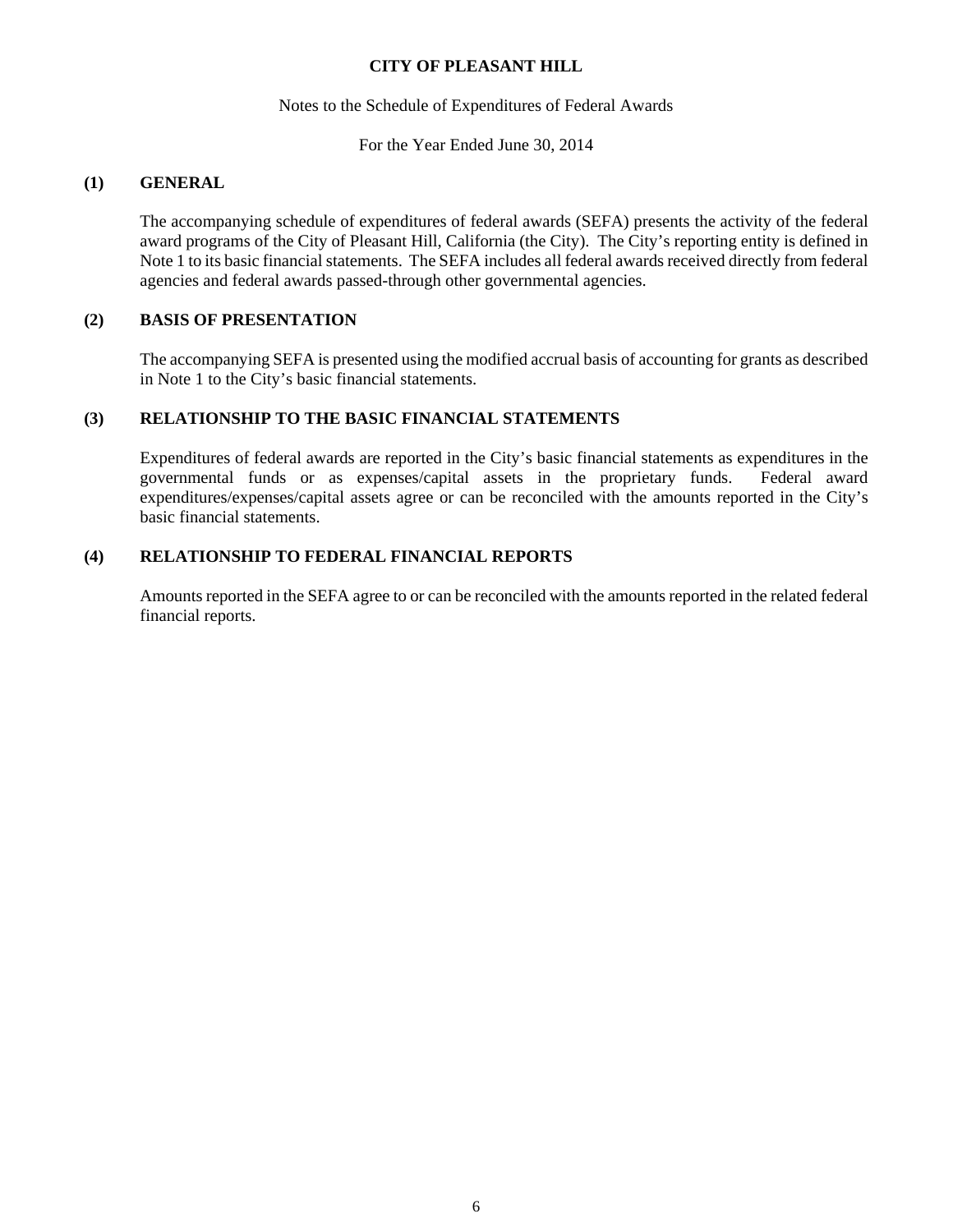# Schedule of Findings and Questioned Costs

For the Year Ended June 30, 2014

# **Section I Summary of Auditor's Results**

### *Financial Statements*

| Type of auditor's report issued on the basic financial<br>statements of the City:                                         | Unmodified                               |
|---------------------------------------------------------------------------------------------------------------------------|------------------------------------------|
| Internal control over financial reporting:                                                                                |                                          |
| Material weakness(es) identified?<br>Significant deficiency (ies) identified?                                             | No<br>None reported                      |
| Noncompliance material to the financial statements noted?                                                                 | No                                       |
| Federal Awards                                                                                                            |                                          |
| Internal control over major programs:                                                                                     |                                          |
| Material weakness(es) identified?<br>Significant deficiency (ies) identified?                                             | No<br>None reported                      |
| Type of auditor's report issued on compliance for major<br>programs:                                                      | Unmodified                               |
| Any audit findings disclosed that are required to be reported in<br>accordance with section 510(a) of OMB Circular A-133? | No                                       |
| Identification of major programs:                                                                                         |                                          |
| <b>Catalog of Federal Domestic</b><br><b>Assistance Number</b>                                                            | Name of Federal Program or Cluster       |
| 20.205                                                                                                                    | <b>Highway Planning and Construction</b> |
| Dollar threshold used to distinguish between type A<br>and type B programs:                                               | \$300,000                                |
| Auditee qualified as a low-risk auditee?                                                                                  | Yes                                      |
|                                                                                                                           |                                          |

**Section II Financial Statement Findings**

None reported.

### **Section III Federal Award Findings and Questioned Costs**  None reported.